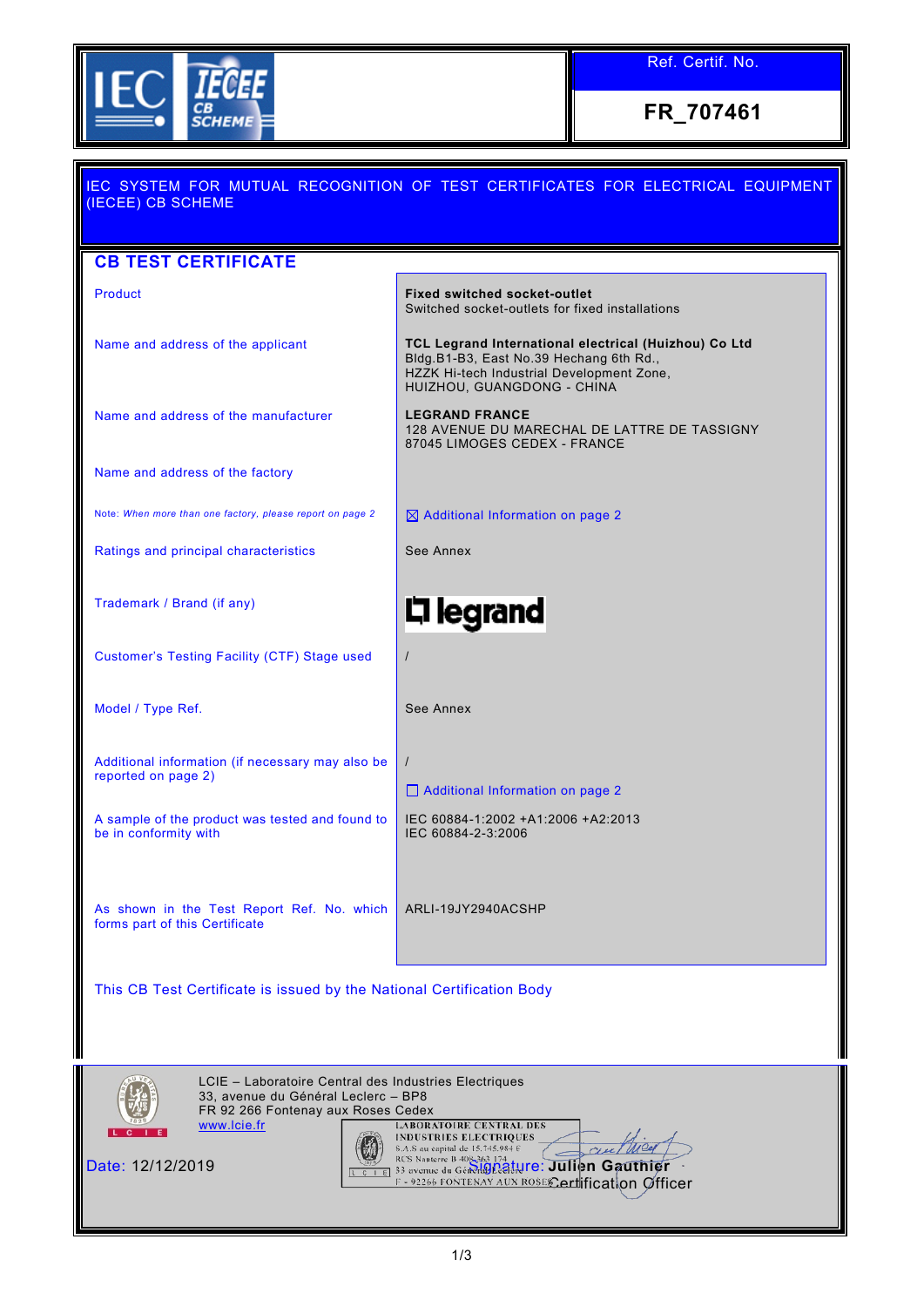

**FR\_707461**

## **ANNEX**

**Name and address of the factories:**

**TCL Legrand International electrical (Huizhou) Co Ltd**

Bldg.B1-B3, East No.39 Hechang 6th Rd., HZZK Hi-tech Industrial Development Zone, HUIZHOU, GUANGDONG – CHINA

**LEGRAND (BEIJING) ELECTRICAL Co Ltd** 

N° 4 CHAOQIAN ROAD, CHANGPING DISTRICT KEJIYUANQU, 101214 BEIJING - CHINA

## **References, ratings and main characteristics:**

| <b>Reference</b> | Range*        | <b>Description</b>                                              | Color of<br>surface of<br>main part | with<br>cover<br>plate | <b>With LED</b><br>indicator<br>light |
|------------------|---------------|-----------------------------------------------------------------|-------------------------------------|------------------------|---------------------------------------|
| 572143           | <b>ARTEOR</b> | 2P+E 13A British Standard Single Pole<br>switched 1 gang        | White                               | 575090                 | <b>No</b>                             |
| 572643           | <b>ARTEOR</b> | 2P+E 13A British Standard Single Pole<br>switched 1 gang        | Magnesium                           | 571317                 | <b>No</b>                             |
| 570048           | <b>ARTEOR</b> | 2P+E 13A British Standard Single Pole<br>switched 1 gang        | Champagne                           | 571327                 | <b>No</b>                             |
| 571048           | <b>ARTEOR</b> | 2P+E 13A British Standard Single Pole<br>switched 1 gang        | Alu                                 | 571307                 | <b>No</b>                             |
| 572144           | <b>ARTEOR</b> | 2P+E 13A British Standard Single Pole<br>switched + neon 1 gang | White                               | 575090                 | Yes                                   |
| 572644           | <b>ARTEOR</b> | 2P+E 13A British Standard Single Pole<br>switched + neon 1 gang | Magnesium                           | 571317                 | Yes                                   |
| 572145           | <b>ARTEOR</b> | 2P+E 13A British Standard Single Pole<br>switched 2 gang        | White                               | 575100                 | <b>No</b>                             |
| 572645           | <b>ARTEOR</b> | 2P+E 13A British Standard Single Pole<br>switched 2 gang        | Magnesium                           | 571319                 | <b>No</b>                             |
| 570049           | <b>ARTEOR</b> | 2P+E 13A British Standard Single Pole<br>switched 2 gang        | Champagne                           | 571329                 | <b>No</b>                             |
| 571049           | <b>ARTEOR</b> | 2P+E 13A British Standard Single Pole<br>switched 2 gang        | Alu                                 | 571309                 | <b>No</b>                             |
| 572146           | <b>ARTEOR</b> | 2P+E 13A British Standard Single Pole<br>switched + neon 2 gang | White                               | 575100                 | Yes                                   |
| 572646           | <b>ARTEOR</b> | 2P+E 13A British Standard Single Pole<br>switched + neon 2 gang | Magnesium                           | 571319                 | Yes                                   |
| 572147           | <b>ARTEOR</b> | 2P+E 13A British Standard Double Pole<br>switched 1 gang        | White                               | 575100                 | <b>No</b>                             |
| 572647           | <b>ARTEOR</b> | 2P+E 13A British Standard Double Pole<br>switched 1 gang        | Magnesium                           | 571319                 | <b>No</b>                             |
| 572149           | <b>ARTEOR</b> | 2P+E 13A British Standard Double Pole<br>switched 2 gang        | White                               | 575100                 | No                                    |
| 572649           | <b>ARTEOR</b> | 2P+E 13A British Standard Double Pole<br>switched 2 gang        | Magnesium                           | 571319                 | <b>No</b>                             |

\* The "range" denotes applicant's categorization.



LCIE – Laboratoire Central des Industries Electriques 33, avenue du Général Leclerc – BP8

FR 92 266 Fontenay aux Roses Cedex<br>WWW. Icia fr. LABORATOIRE CENTRAL DES [www.lcie.fr](http://www.lcie.fr/)



**INDUSTRIES ELECTRIQUES** Date: 12/12/2019 Signature: **Julien Gauthier** <del>Cer</del>tification *O*fficer